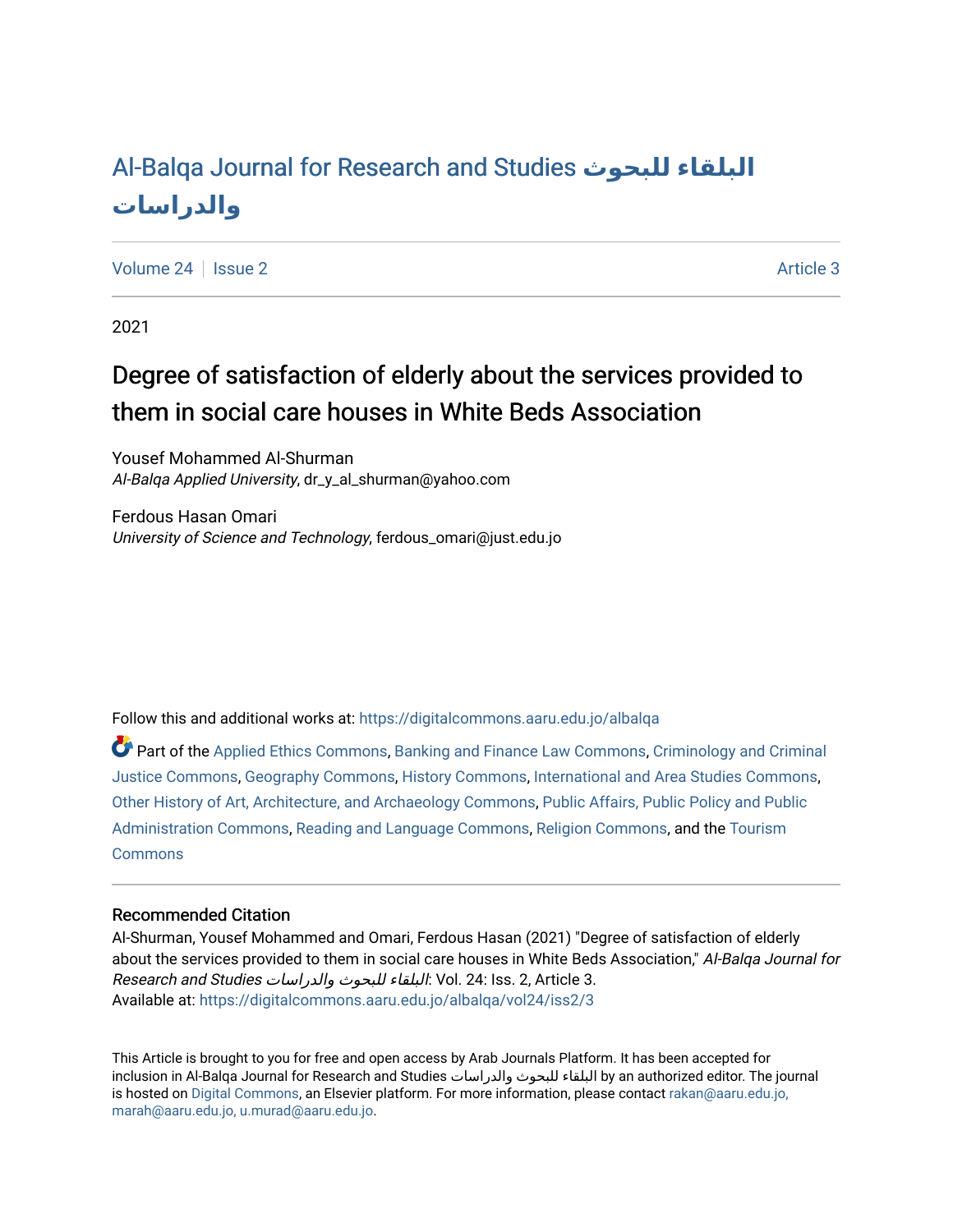



# **درجة رضا كبار السن عن الخدمات المقدمة لهم في دور الرعاية االجتماعية في جمعية األسرة البيضاء**

مجللة البلقاء لليحوث والحراسيات

**2 1\* فردوس العمري يوسف محمد الشرمان**

\*1 جامعة البلقاء التطبيقية، كلية عجلون الجامعية <sup>2</sup> جامعة العلوم و التكنولوجيا األردنية، كلية التمريض، قسم تمريض و صحة البالغين

dr\_y\_al\_shurman@bau.edu.jo dr\_y\_al\_shurman@ yahoo.com :بريد الكتروني ب

الملخص

هدفت هذه الدراسة التعرف إلى مدى رضا المسنين عن الخدمات ( الاجتماعيّة ، والصحيّة الترفيهية ، والنفسيّة ) المقدمة لهم في دور الرعاية االجتماعية، تكون مجتمع الدراسة من جميع نزالء جمعية األسرة البيضاء لرعاية المسنين / عمان . قام الباحث بتصميم استبانة ليستخدمها أثناء مقابلة المسنين، تكونت من أربع فقرات تضمنت كل فقرة منها على مجموعة أسئلة تختص في نوع من الخدمات المقدمة للمسن ، حيث قام الباحث بإجراء مقابلات فردية مع جميع نزلاء جمعية الأسرة البيضاء التي سمحت حالتهم الصحية بذلك ( 75 مسنا منهم :44 نزيلا و 31 نزيلة ) ، وتم تحليل البيانات واستخراج التكرارات والنسب المئوية لإجابات أفراد العينة، وفقرات الاستبانة باستخدام مربع كاي تربيع (chi-square) للكشف عن الفروق في إجابات أفراد العينة، وقد أظهرت نتائج الدراسة وجود مستوى رضا متوسط عن الخدمات االجتماعية المقدمة للمسنين في المؤسسات االجتماعية في حين أظهرت النتائج وجود مستوى عال من الرضا عن الخدمات الصحية والترفيهية المقدمة لهم، وظهر شعور عال من الرضا النفسي للمسنين المقيمين في المؤسسات الاجتماعية ، وأوصىي الباحث بضرورة تحسين وتطوير الخدمات الاجتماعيّة والصحيّة والترفيهيّة المقدمة للمسنين في المؤسسات الاجتماعية، إضافة إلى تحسين شبكة العلاقات الاجتماعية بين العاملين و النز لاء داخل هذه المؤسسات ّ بما ينعكس إيجابا على الشعور النفسي للمسن.

الكلمات المفتاحية

الر عاية الاجتماعية، العلاقات الاجتماعية، جمعية الأسر ة البيضاء، در جة الر ضا، دور الر عاية الاجتماعية، كبار السّن.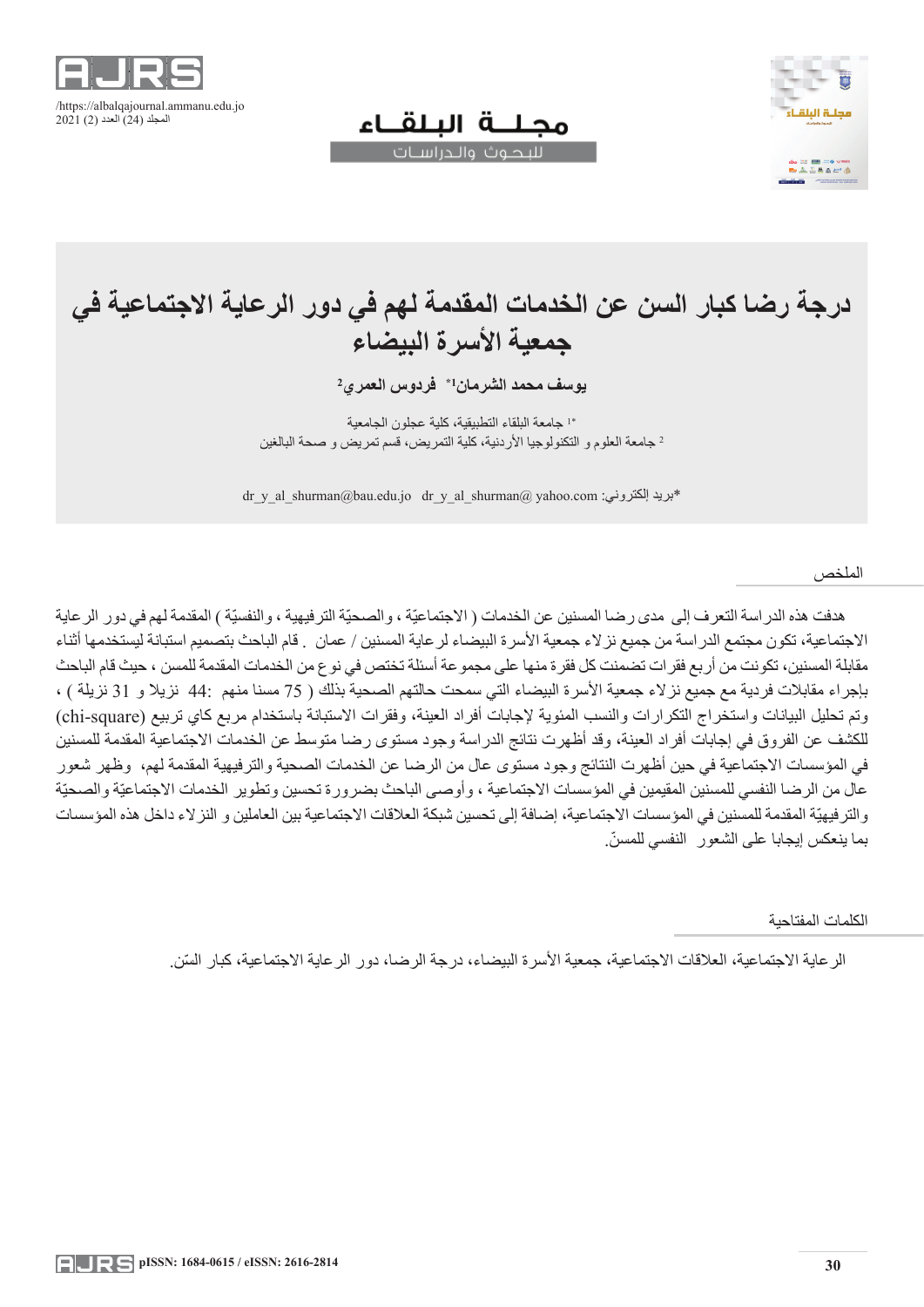

**Al-Balga Journal** for Research and Studies



# **Degree of satisfaction of elderly about the services provided to them in social care houses in White Beds Association**

**Yousef Mohammed Al-Shurman 1 \* Ferdous Omari 2**

\*1 Balqa University, Ajloun University College, Department of Social Sciences 2 Jordan University of Science and Technology, Faculty of Nursing, Department of Adult Health Nursing

> \* Balqa University, Ajloun University College, Department of Social Sciences E-mail: dr\_y\_al\_shurman@bau.edu.jo or dr\_y\_al\_shurman@ yahoo.com

#### Abstract

This study aims at identifying the degree of satisfaction of the elderly about the (social, health, entertainment, psychological) services provided to them in social care houses. The sample of the study includes all residents of the White Beds Association for the care of the elderly in Amman. The researcher designed a questionnaire to use in the interviews with the elderly. The questionnaire has four items, and each item includes a group of questions about the service provided to them. The researcher interviewed all the members of the White Beds Association, whose health condition allowed this, (75 elderly people: 44 men and 31 women). The data was analyzed and frequencies and percentages were extracted. The researcher used (Chi-Square) to detect any differences of the sample's responses. The results showed an average satisfaction about the social services provided to the elderly in social institutions while the results showed a high level of satisfaction about the health and entertainment services provided to them. The researcher recommended the need to improve and develop social, health and entertainment services for the elderly in social institutions and to improve the network of social relations between workers and residents within these institutions, which positively reflects the psychological feeling of the elderly.

#### Key words

Degree of satisfaction, Elderly, Social care houses, Social Relations, Social Services, White Beds Association.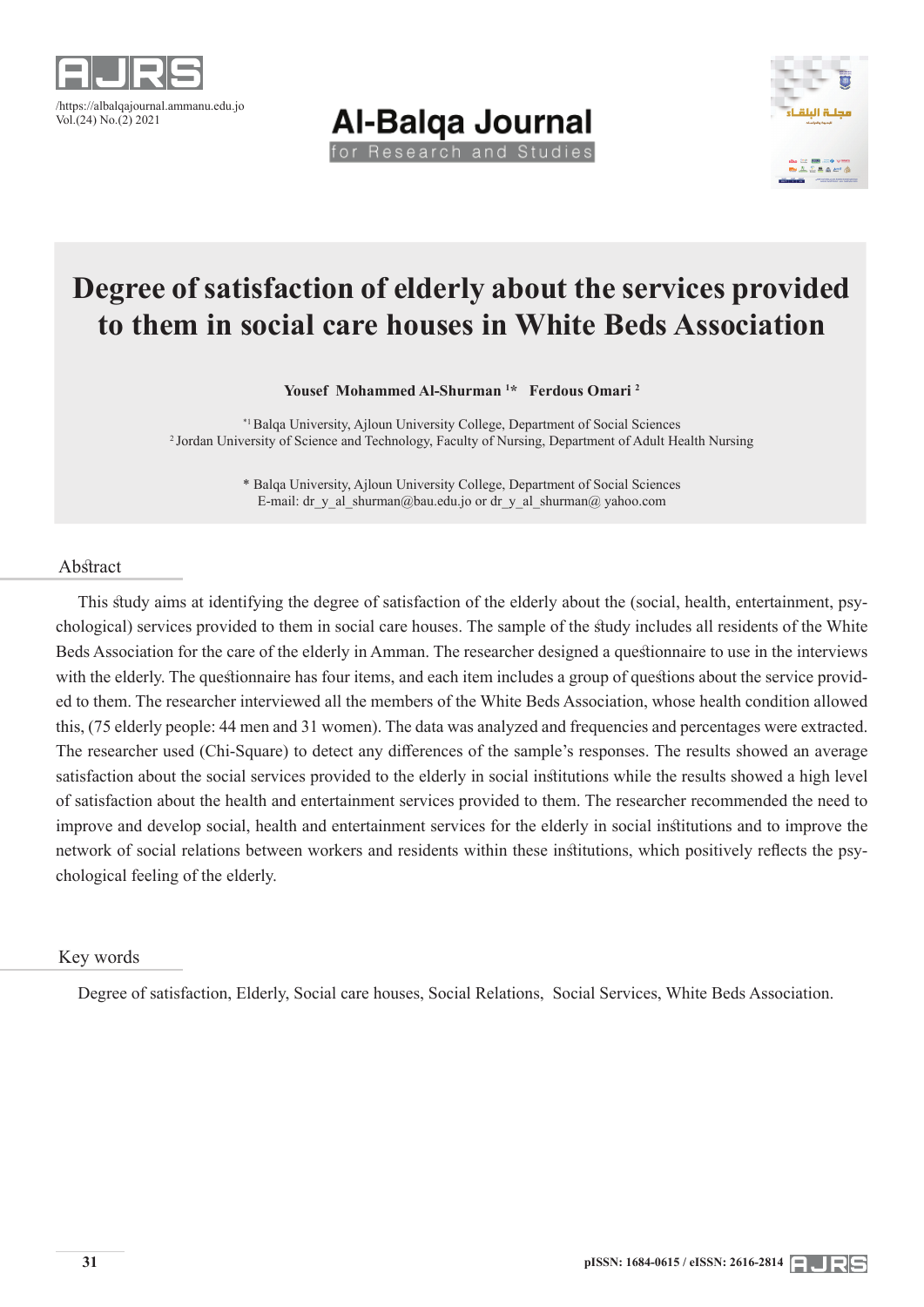#### **Introduction:**

The stage of aging, the third and the final stage in human life, where this stage is characterized by physical, health and psychological characteristics that make the feeling of the person living it closer to weakness rather than strength, due to the weakness that is inflicted on his structure and body composition. Therefore, we find the elderly at this stage, often depends on others on doing some of his needs. As a result, he needs the care of his family and his relatives, and as has been mentioned in the Holy Quran by وَقَضَىٰ رَبُّكَ أَلَّا تَعْبُدُوا إِلَّا إِيَّاهُ وَبِالْوَالِدَيْنِ إِحْسَانًا ۞ :Allah Almighty<br>اتَّار الْمَرْكَبِيَّاتِ الْمَرْكَبِينَ وَمُرْكَبٍ وَمُرْكَبٍ وَالْمَرْكَبِينَ وَالْمَرْكَبَةُ الْمَرْكَبَةُ و <u>ب</u><br>: و<br>د ہ<br>پر ِ ب ا<br>ر ا<br>ا بر<br>با ر<br>بر َ ا ْ ُه َر ه نـ َل تـ ٍ و َا أُ ّف م ُ َّل ل ق ََل تـ َا ف َل ُه ْ ك َا أَو ُ ُه َد َ أَح ر بـ ْك ند َكك ال َ ِ َ َّن ع ُغ ل بـ َّما يـ ۚ إ ً<br>ٌ .<br>ا .<br>أ َ ا<br>ا َ ِ الم<br>ا  $\leq$ ِّ :<br>: ا<br>إ قُلْ لَهُمَا قَوْلًا كَرِيما (سورة الاسراء, آية:23) (23)<br>مُقَامَّة الْقَامَة الْمَدَّافِينَ الْمَدَّافِينَ الْمَدَّافِينَ الْمَدَّافِينَ ْ ٔ ب َ decreed that you not worship except Him, and to parents, good treatment. Whether one or both of them reach old age [while] with you, say not to them [so much as], "uff," and do not repel them but speak to them a noble word)" (Surat al-Esra, Ayah, 23).With the complexities of economic life, increasing pressure on the households, and the departure of their wives to work, it has become very necessary to think of the elderly, especially those who are in need of third-party care, and whose families have difficulty keeping them, hence it becomes necessity to find care homes that serve families in caring for the elderly and provide services that suit them.

These charitable and private institutions appeared in Jordan late after it first appeared in the western world, perhaps due to the strength of family cohesion and the ability of the Jordanian to give them the care they needed. These institutions took it upon themselves to provide care for the elderly according to their limited possibilities. These institutions have achieved some of their objectives as an alternative institution that has filled the shortage when some elderly people find themselves homeless especially those without families. This study sheds light on the satisfaction of the elderly about the services provided to them by these institutions.

#### **Problem of Study**

The problem of study discusses the elderly and their satisfaction about the services provided to them in the homes of social care, whether they are: social services,

health services, entertainment or the feeling of satisfaction of the elderly in these social institutions, with our prior recognition that the family of the elderly remains the warm embrace, and that our religion urged charity to the elder, and that human morality imposes on us to appreciate their previous services in their youth. However, we may find some families that are unable to give care for the elderly, which leads to his placement in a social care home, and this study came to shed light on the services provided by these institutions to their residents and their satisfaction about them.

#### **Objectives of Study**

This study aims to identify:

The degree of satisfaction about the services provided to the elderly in social care homes whether: Social, health, entertainment services or the feeling of psychological satisfaction of the elderly in these social institutions.

#### **Questions of the Study:**

- 1. How satisfied are the elderly about the social services provided to them in social care homes?
- 2. How satisfied are the elderly about the health services provided to them in social care homes?
- 3. How much is the psychological satisfaction of the elderly in social care homes?
- 4. How satisfied are the elderly with the entertainment services provided to them in social care homes?

#### **The Importance of Study:**

The importance of this study stems from the importance of the segment that it addresses, as the ageing segment in society is an important part and constitutes an increasing proportion according to the improvement and provision of health services provided to citizens. According to the statistic department in Jordan, the number of elderly people will reach 7% of the total population in 2025. Statistical estimates (Akroush, 1992, 3). in 2030, it will be about 8.6% of Jordan's population, while in 2050 it will reach about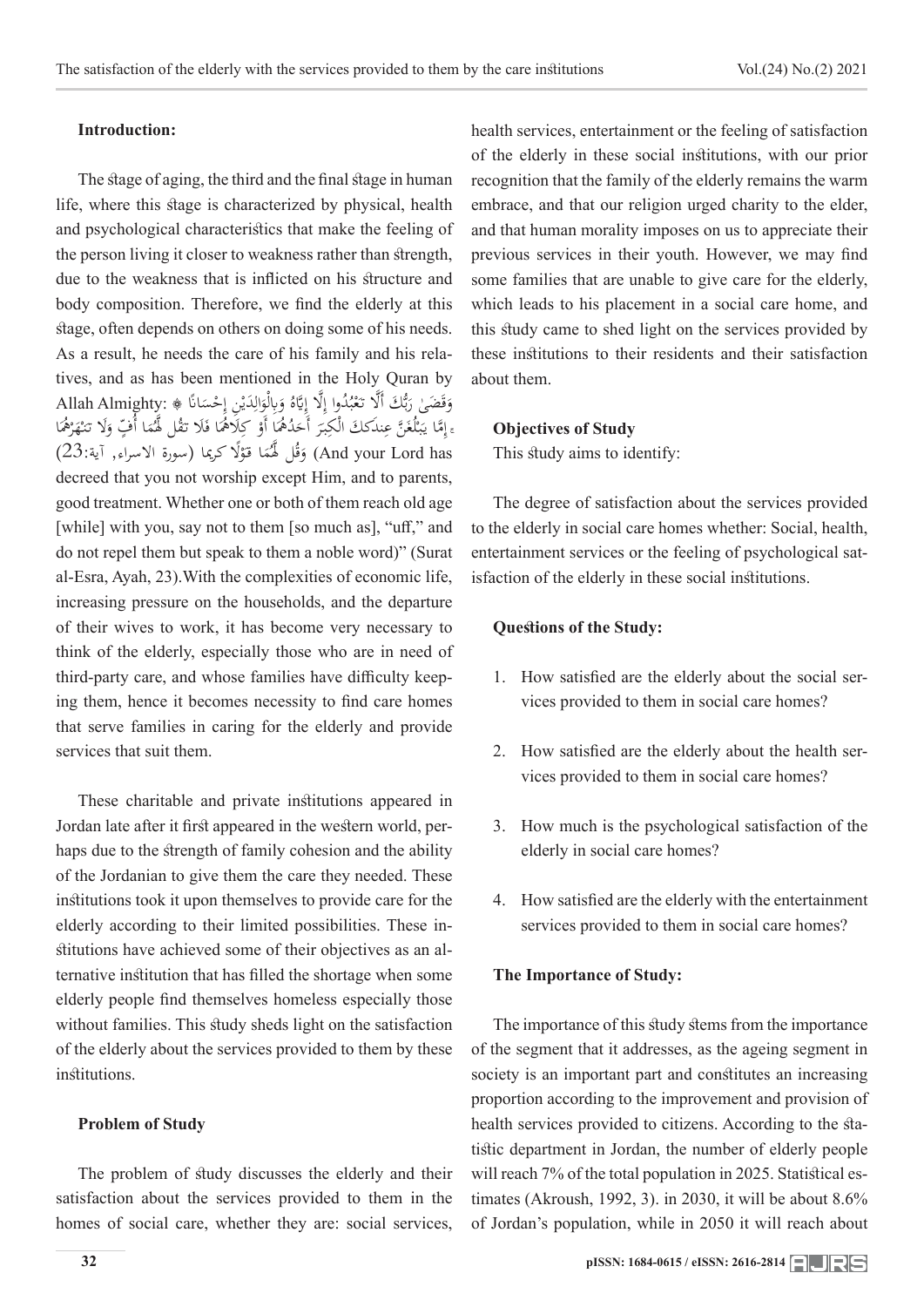15.8% (Najdaoui, 2017, 7-10). Besides, the problem of the study was investigated to recognize the degree of elderly's satisfaction about the services provided to them in social care houses in White Beds Association in order to provide the positive services and to treat the negative points.

# **Community of the Study:**

The study was conducted on all elderly people in the White Beds Association for The Elderly, where the social survey method was used for all white bed members, whose health and psychological conditions allow them to be interviewed.

# **Terminology:**

The elderly: is the one who is 60 years old or more, as he is considered to be in the last age of his life (Fahmy, 1984, 24).

Nursing home for the elderly: It is a social institution that works to care for its elderly residents by providing them with the necessary care services: social, health and entertainment, which make them, feel comfortable and safe (Fahmy, 1984, 95).

## **Procedural concepts:**

Elderly: Those who have reached the aging period and have been placed in a social welfare home.

Nursing home is a social institution found to provide social, health, psychological, and entertainment services to its elderly citizen regardless of the dependency of this institution. (Government/Private)

## **Explained theories for the elderly:**

## **(A) Disengagement Theory:**

Proponents of this theory assume that when people reach aging period, they begin to gradually withdraw from social life and interact with community activities within the pattern in which they live (Khalifa, 1991, 35). The followers of this theory also believe that society is freeing the

elderly from the roles and positions they occupied in the age of youth (Hochscild, 1975).

# **(B) Activity or Substitution Theory:**

The followers of this theory believe that the relationship between the elderly and the society in which he lives is based on the benefit sought by each of them, the greater the benefit, the stronger is the relationship and the opposite is true (D.T.Lichter and J,A.Costanzo, 1992, 440-450). However, when an individual is unable to provide something for the service he needs, he finds himself facing two options: his ability to force others to serve him, or being submitted to them (Zeitling, Irving, 1989). Grandall Richard 1980 believes that the elderly who lost many of his roles he was performing in his youth, due to his inability to do them, resorts to looking for other roles suitable for his age.

# **(C) Crisis Theory:**

The authors of this theory focus on the importance of work for the person, and the professional role played by the elderly in his society which positively reflects on his satisfaction about his interaction with his environment. (Bell , 1975, 153 – 168) .

## **(D) The theory of power and impotence:**

The followers of this theory believe that the elderly are a vulnerable group, and that there are other groups in society stronger than them and therefore the stronger groups in society can abuse the less powerful groups in society (the elderly group) (R. Gilles, and M.A. Straus,1979, 16-40).

# **(E) Social Learning Theory:**

Supporters of this social school point out that the abuse of the elderly in society is due to the poor socialization of the abuser (Barnett et al.1980, 205-250).

## **Problems experienced by the elderly:**

The elderly usually suffers from many problems that vary from one social environment to another, governed by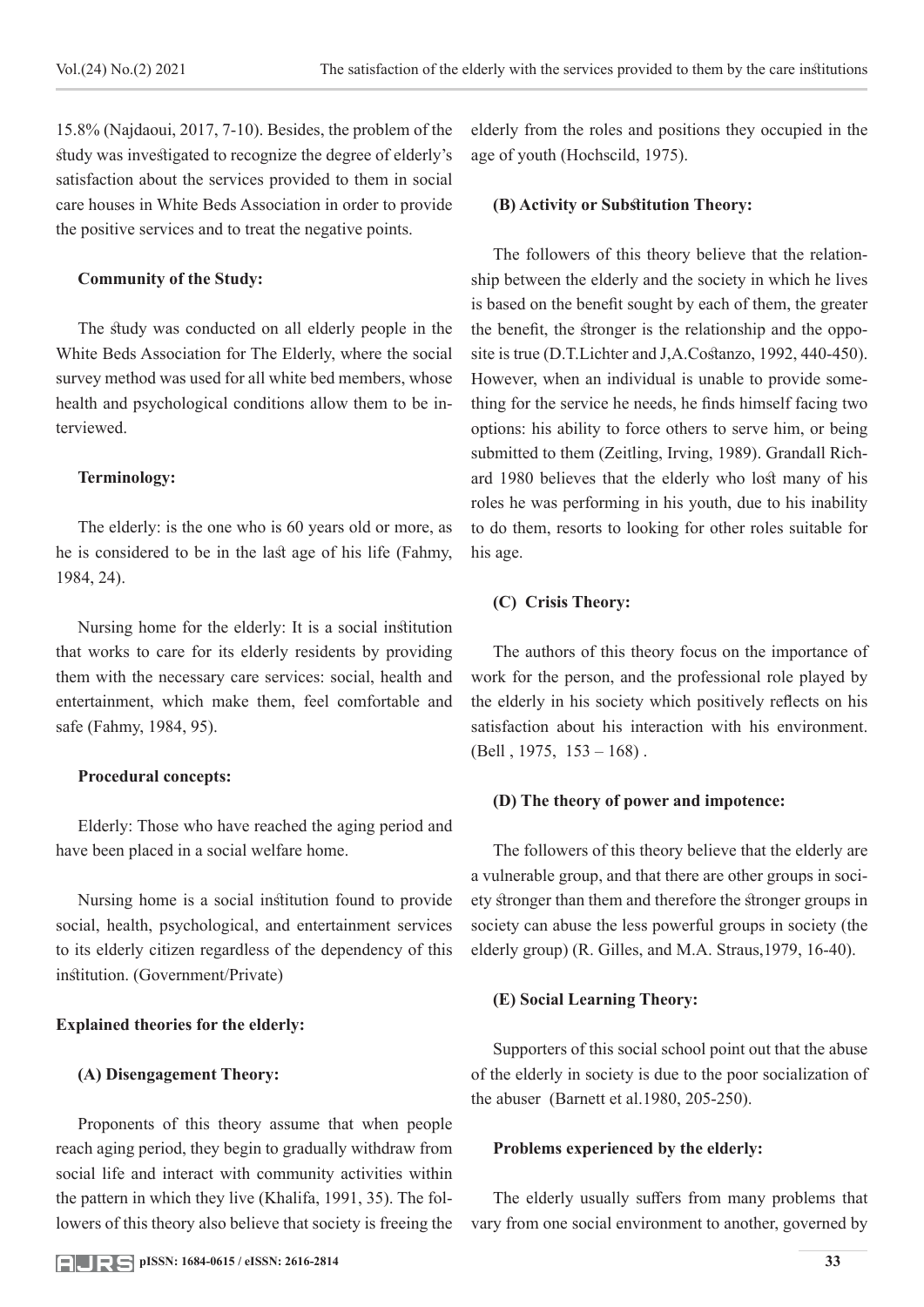environmental, health, social, psychological, cultural and other factors. Psychologists believe that the most important problems that the elderly suffered from are:

- 1. Social problems: One of the most socially suffered by the elderly is his feeling of losing his social roles, and the denial of society to him, which makes the life of the elderly isolated as a result of the lack of acceptance of others (Al-Obaidi, 2003, 91).
- 2. Economic problems: The lack of income for the elderly makes the elderly unable to get some of his needs, and shakes his image in front of others, especially under the economic conditions of societies (Fattouh, 1992, 31).
- 3. Religious problems: it can be observed that the dignity and the prestige of the elderly who are characterized by their wealth and morals derived from religion, so we find that the elderly with the greatest religious authority is the most acceptable one to his companions and the roles he plays, so we find him happy and satisfied to his situation and the stage he is living (Rawi, 1955, 51).
- 4. Health problems: These problems play a prominent and major role in determining the roles that the elderly can play, such as work, marriage, sports and cultural activities. It is the health status of the elderly that plays a prominent role in the daily activities of the elderly (Abdul Ghaffar, 2003, 111).
- 5. Problems arising from the free time of the elderly: Due to the nature of the age of the elderly, his roles in the society and his activities begin to decrease and shrink, and accordingly most of his time is free without work or little activity, which may be difficult for the elderly to adapt with this long free time without work (Assaad, 2000, 105).

# **Literature review**

The first study:

The study of (Ibrahim, 2011) was entitled "Problems of

the elderly with a proposed perception of the role of social service in confronting them". It aimed to try to highlight the problems suffered by the elderly living in social care institutions in the West Bank, as well as to reveal the problems faced by those responsible for this elderly. The study recommended the need to focus - as far as possible - on the care of the elderly in his natural family, and the development of social care institutions for the elderly and raise their efficiency, regarding the problems faced by officials in these institutions, represented by the limited facilities of these institutions, which negatively affects the quality of their services.

The second study:

The study of (Plaan, 2009) entitled "A comparative study of the characteristic of anxiety among the elderly living in nursing homes or with their families, a field study in a sample of the elderly in the governorates of Damascus and its suburbia, Homs and Latakia". It aimed to detect the differences between the elderly living in nursing homes on one hand and the elderly living with their families on the other hand, in terms of the degree of anxiety variables according to place of residence, age and sex. The sample of the study consisted of 436 elderly people, including 222 males and 214 females. The sample of elderly people living in nursing homes was 150 male and female residents and 286 male and female living with their families, from the governorates of Damascus, Homs and Latakia in Syria. The researcher used the measure of the Spielberger State-Trait Anxiety Inventory, which includes twenty items, half of which indicate symptoms of anxiety and the other half for non-existence and was treated statistically by social statistical analysis (packets) SPSS. The study reached the following results:

- 1. There are differences in the presence of a feature of anxiety among elderly living with their families and elderly living in care homes according to the change in the age group 71 years and above.
- 2. There are differences in the presence of a feature of anxiety among elderly males living with their families and elderly residents living in care homes.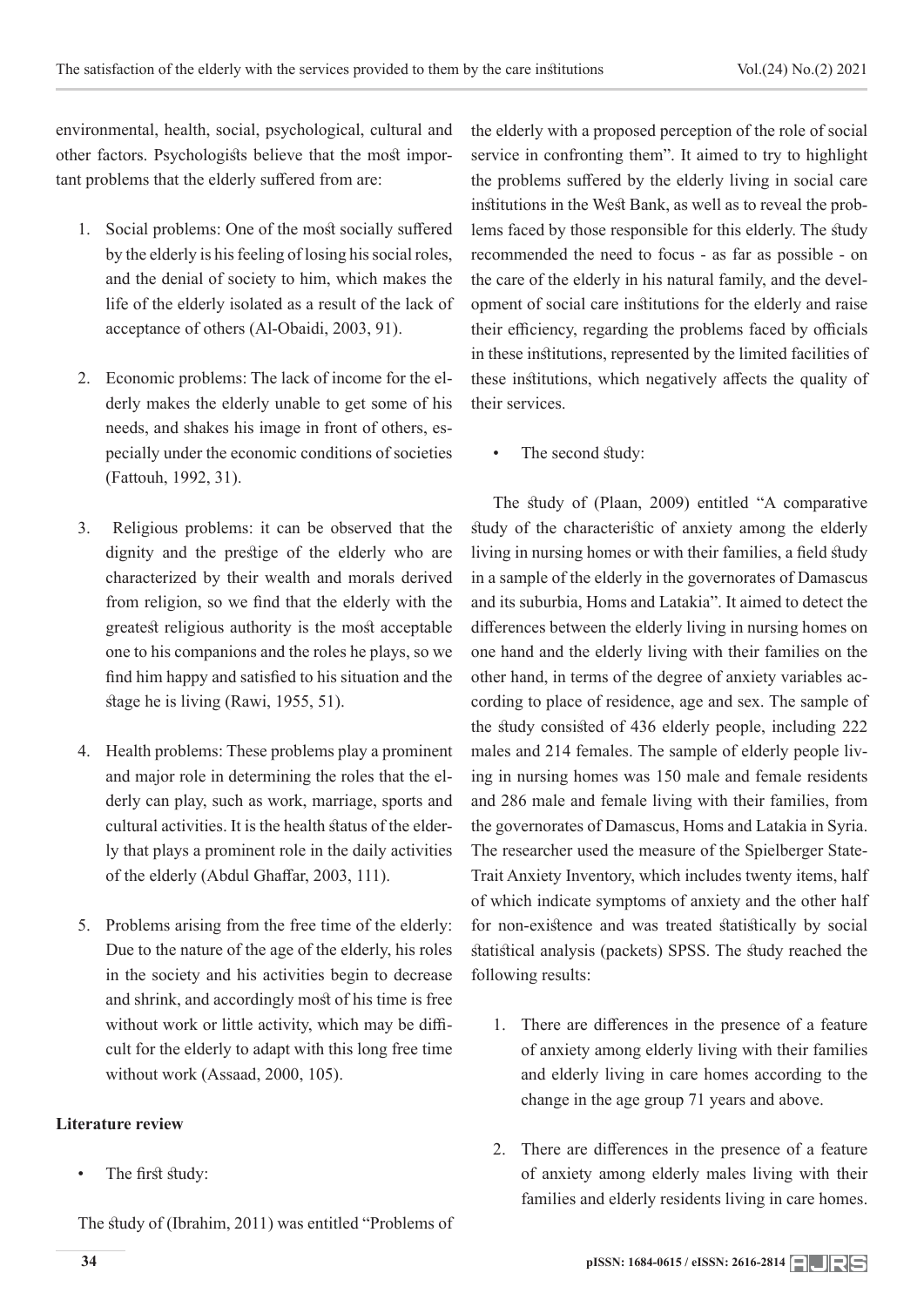- 3. There are differences in the presence of anxiety in the elderly depending on the change of place of residence in the family and in the homes of the elderly.
- The Third study:

The study of (Ibrahim, 2008), entitled "Problems of the Elderly in Palestinian Society", conducted a field study in social welfare institutions for the elderly in the West Bank. The study community included social welfare institutions for the elderly in the West Bank, and a sample of the study was selected in a complex random sample method, consisting of (136 elderly, 5 officials), and the study tools included (a form for the elderly, and an interview guide for officials). The study showed that family problems are one of the most important problems affected the elderly, then health problems, psychological problems, and came in the last place religious problems. The study recommended that the state should support and motivate social welfare institutions to play their role in curing the hardship of the elderly.

• The fourth study:

The study of (Alawamleh, 2008), entitled "the attitude of Jordan University students towards the elderly living in home care institution". The study aimed to know the attitudes of the University of Jordan students towards the social, psychological and health care received by the elderly living in the homes for the elderly in the Jordanian society in light of some qualitative variables for students such as: (gender, college, place of residence, family type, educational level of the father and mother). The sample of the study was 500 male and female students from the University of Jordan in the scientific and humanitarian colleges using a questionnaire prepared for the purposes of the study. The study reached several results that serve the goals and questions of the study, as it became clear that the attitudes of the students of the University of Jordan was positive towards social, psychological and health care received by the elderly in the home care institution in the Jordanian society.

The fifth study

 The Study of (Salamah, 2007) entitled "Development of a training program to improve comprehensive performance health care skills of workers in nursing homes in Jordan." The study aimed to develop a training program to improve the comprehensive performance health care skills of workers in the elderly homes in Jordan based on the current reality and the experiences of developed countries. The social survey was used for each research community due to its small size and the possibility of doing so. The study community is made up of all the workers in the care center for the elderly in Jordan in both private and public sectors. There were 50 workers. The most important results of the study were the absence of statistically significant differences at 0.05 in the performance of workers of health care skills due to the sex variable and experience years.

The sixth study:

The Study of (Al-Doesh, 2006) entitled "Social planning to meet the needs of the elderly." It aimed to identify the characteristics, conditions and trends of the elderly in Kuwaiti society and to identify the actual needs of them and determine their priorities in various fields and activities to achieve psychosocial compatibility. The sample of the study reached 208 elderly people distributed in 46 residential services and 162 home care institutions for elderly people in their environments. The researcher used the method of social survey in two ways to comprehensively access residential services and the method of random sample. The study reached the following results:

- 1. The reliance of home service programs on planning has been high in social care institutions, whereas the service provided in the care program for the elderly in their homes (home care, day care) was based moderately on planning
- 2. Psychological attention to the elderly does not receive sufficient attention by the departments of various social welfare institutions.
- 3. There is a convergence in satisfying the health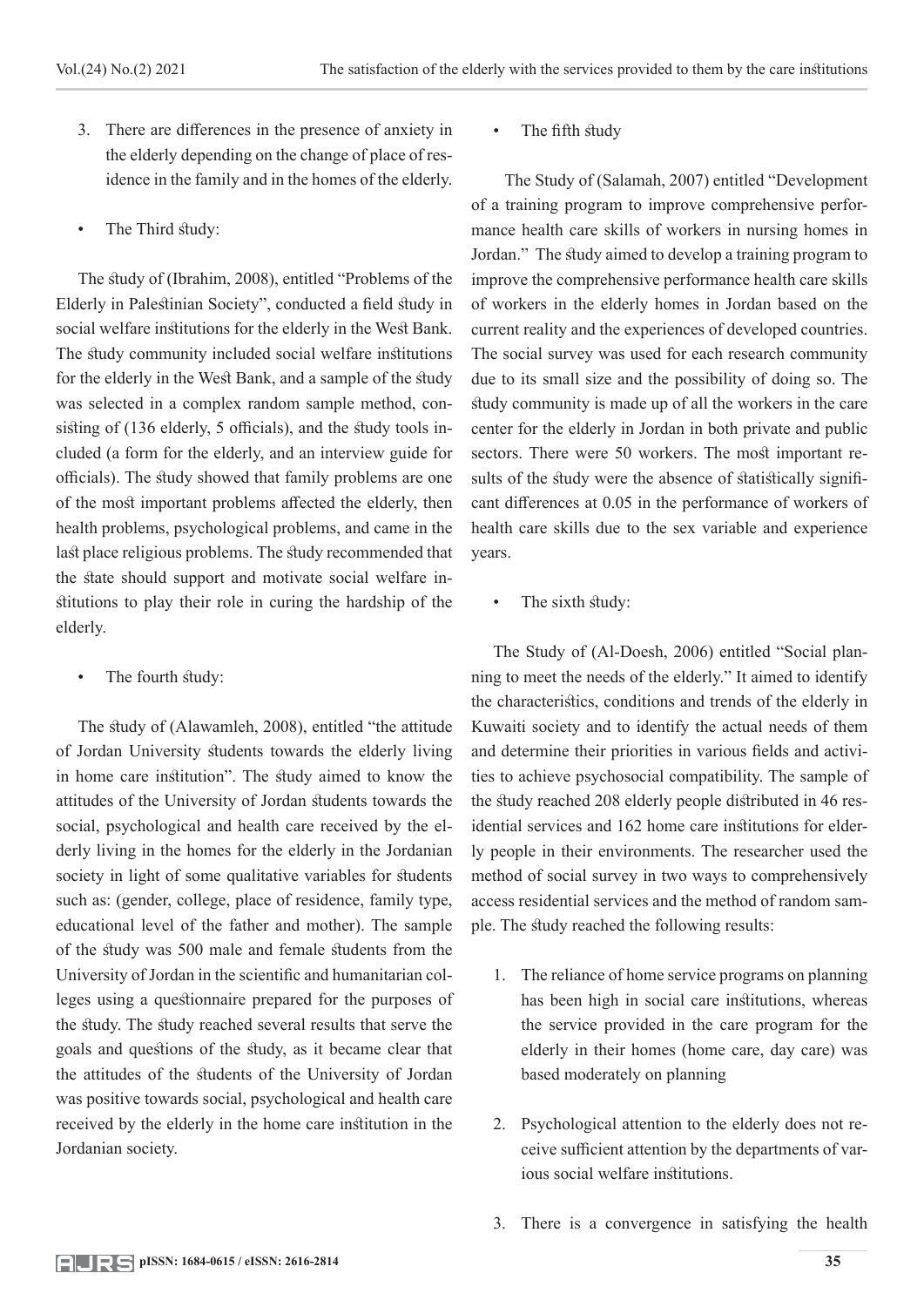needs of the elderly through the services provided to them.

The seventh study

The study of (Gandari, 2006) was entitled "Sources of psychological pressure and compatibility strategies among the elderly Arabs of Israel", which aimed to identify the sources of psychological stress faced by elderly Israeli Arabs and to identify the differences between males and females and the place of residence in terms of the pressures faced by the elderly people and the strategies they use to cope with these psychological pressures. A measure of psychological stress sources and a measure of compatibility strategies were applied to a sample of 964 elderly people of both sexes. The study reached the following results.

- 1. There are differences between the sources of pressure among the elderly Arabs of Israel due to the sex of the elderly and the place of residence. The differences tend in favor of males by sex, and in favor of the residents of the houses according to the place of residence
- 2. There are sources of psychological pressure in the elderly Arabs of Israel due to personal, economical and emotional reasons.
- The eighth study

 The study of (Nawasa, 2006) entitled "Problems of the elderly and the building of a training program to help them adapt to these problems". It aimed at identifying the problems of the elderly in Jordan and building a training program to help them adapt to these problems, the sample of the study was formed in the first phase of all elderly in Karak city; they were 65 years and older, the total is 235 elderly of both sexes. In the second stage, they used a random sample of 40 elderly women aged 65 years or more. They are divided into two groups, control and experimental groups from the Shihabiya region. Two measures have been built to for this purpose. The first is to detect the problems of the elderly and the second is to identify positive adjustment strategies of the elderly. The honesty and stability of the metrics were confirmed before they were used, and the method of interviewing was used to apply the two metrics to the sample, and a training program was built to help the elderly to adapt to their problems, the study reached some results, and most importantly:

- 1. There are problems to a high degree at the members of the sample in the field of knowledge, health, social and entertainment.
- 2. There is an impact of the training program used in this study in helping elder people to adapt to problems.
- 3. The study revealed that the members of the sample are more inclined to use positive adjustment strategies within the areas of the search to support: social, expression of feelings and practice behaviors of acceptance.
- The Ninth Study

The study of (Akroush, 2005) entitled "The view of Jordanian society towards the elderly" on a sample of 200 individuals from the Hashemite Kingdom of Jordan. The study showed the following results: 74% of the members of the study confirmed that the elderly is wise, 92.5% of the members of the sample feel that the elderly adhere to customs and traditions, 84.5% mention their glories and previous positions, and 82.5% support the ability to arbitrate disputes. The researcher recommended the need to educate the elderly in society about the characteristics and the features of old age.

• The tenth study

Study of (Akroush, 2000), Entitled "Problems of the elderly in Jordanian society, a sociological approach". The study was conducted on 1,200 elderly people living within their families, 42 elderly people living in nursing homes, and 200 non-elderly people. The study revealed the following results: about 65% of the elderly feel their sons are busy from them, and they feel the isolation and loneliness, and that more than 61% of them feel forgotten, and that their psychological situation is bad due to division, loneliness and depression.

The eleventh study:

Study of (Mahaftheh, 1993) was conducted on all the el-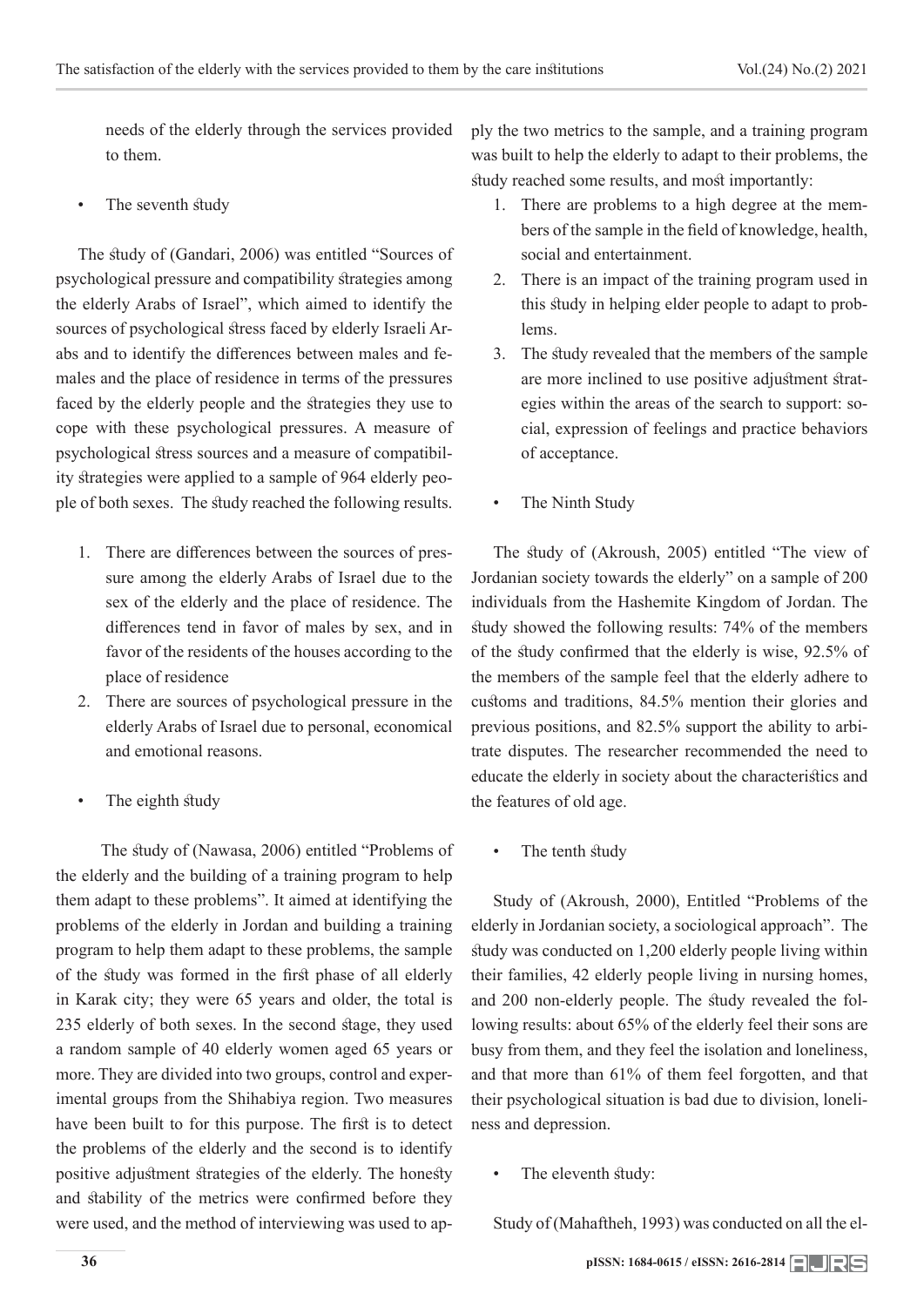derly in social welfare institutions in Jordan, whose health and social conditions allowed them to cooperate with the researcher, where their number at the time of the study was (eighty) elderly men and women. The questionnaire was conducted to (sixty) elderly men and women, Whose health conditions allowed to. The study revealed the following results: There is a feeling among the elderly that there are no alternatives to their stay in nursing homes, and there is a low level of nutritional value of their meals, and they do not pay attention to their diets. The study showed that sons of elderly do not take their opinion and they do not involve them when taking decisions concerning the family, and they feel divided and lonely. At the end, the researcher recommended the need to improve the network of social relations for the elderly both within nursing homes or outside, as well as working to find care institutions with special building specifications suitable for the elderly.

**Study procedures:** The researcher used the comprehensive social survey method of the research community, which is represented by all 116 white beds residents (74 male and 42 female residents). At the White Beds Association for the Care of the Elderly located in the capital Amman, which has a capacity of 124 elderly men and women.

**The sample of the study**: it was made up of all elderly residents (male and female) whose health conditions allow cooperation with the researcher to answer the questionnaire questions he designed for this purpose; 75 residents (44 males and 31 females).

**The study tool:** The questionnaire was designed for the purposes of this study to include questions that measure the satisfaction of the members of the sample about services provided to them by the care home (social, health, psychological and entertainment). In addition to the questions that revolve around the independent variables like (sex, place of family residence, family income) to show its role in the results of this study.

**The sincerity of the study tool:** After preparing and designing of the questionnaire, it was presented to a number of faculty members at the Balqa Applied University who hold a PhD in the social and educational sciences, where some modifications were made to the questionnaire until

it got 96% final approval of the arbitrary. This percentage supports the sincerity of the apparent content of this tool, and after analyzing the questionnaire items; the values of Pearson coefficients were positive and ranged between .41 & .96 for each item of the questionnaire and the total score of the questionnaire. Such a ratio is sufficient to indicate the internal consistency of the instrument's terms.

**Stability of the study tool:** To ensure the stability of the tool, kai square was used to measure the stability of the tool.

# **Statistical analysis:**

Description of the characteristics of the study sample:

- The table shows that that the most frequency of the gender variable was (44) for the (males) group with a percentage of (58.66%), and the lowest frequency of the (females) was (31) with a percentage of (41.33%).
- The table shows that the highest frequency of the age variable was (25) for the group between (71- 75) with a percentage of (33.33%), and the lowest frequency for the age group between (80-76) was 9 with a percentage of  $(12.0\%)$ .
- The table shows that the highest frequency of the social status variable was (30) for the (married) group with a percentage of (40.0%), while the lowest frequency for the (single) group was repeatedly (7) and with a percentage of (9.33%).
- The table shows that the highest frequency of the education level variable was (44) for the group (lower than the secondary school) with a percentage of (58.66%), and the lowest frequency of the (postgraduate) group was (1) with a percentage of  $(1.33\%)$ .
- The table shows that the highest frequency for the nature of work variable was (33) for the (government) category with a percentage of (44.0%), and the lowest frequency of the (private) category was (14) and with a percentage of (18.66%).
- The table shows that the highest frequency of the change of housing was (41) for the (city) category with a percentage of (54.66%), and the lowest frequency of the category of place of residence in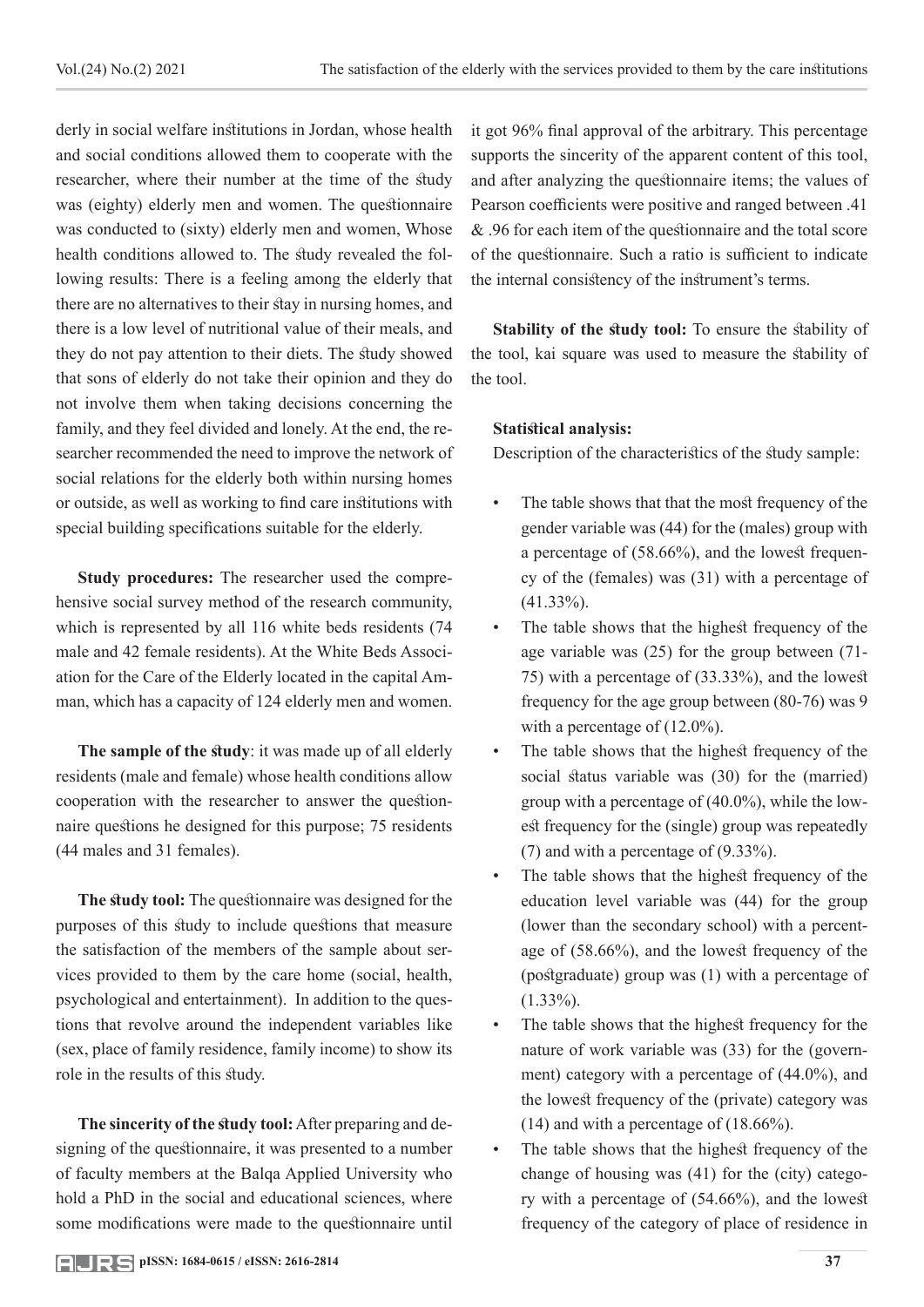| Percentage (%)                  | Frequency             | Category                     | <b>Variables</b> |
|---------------------------------|-----------------------|------------------------------|------------------|
| <b>Sex</b>                      | Male                  | 44                           | 58.66            |
|                                 | Female                | 31                           | 41.33            |
|                                 | <b>Total</b>          | 75                           | 100              |
| Age                             | $60 - 65$             | $22\,$                       | 29.33            |
|                                 | $66 - 70$             | 19                           | 25.33            |
|                                 | $71 - 75$             | 25                           | 33.33            |
|                                 | $76 - 80$             | $\boldsymbol{9}$             | 12               |
|                                 | More than 80          | $\qquad \qquad \blacksquare$ |                  |
|                                 | <b>Total</b>          | 75                           | 100              |
| <b>Social status</b>            | Married               | 30                           | 40               |
|                                 | Single                | $\boldsymbol{7}$             | 9.33             |
|                                 | Divorced              | $\mathfrak{g}$               | 12               |
|                                 | Widower               | 29                           | 38.66            |
|                                 | <b>Total</b>          | 75                           | 100              |
| <b>Educational level</b>        | Less than high school | 44                           | 58.66            |
|                                 | Diploma               | $8\,$                        | 10.66            |
|                                 | Bachelor              | 22                           | 29.33            |
|                                 | Graduate              | $\mathbf{1}$                 | 1.33             |
|                                 | <b>Total</b>          | 75                           | 100              |
| The nature of the work          | Government            | 33                           | 44               |
|                                 | Private               | 14                           | 18.66            |
|                                 | Not working           | $28\,$                       | 37.33            |
|                                 | <b>Total</b>          | 75                           | 100              |
| <b>Living location</b>          | Village               | $\mathfrak{g}$               | 12               |
|                                 | City                  | 41                           | 54.66            |
|                                 | Camp                  | 25                           | 33.33            |
|                                 | <b>Total</b>          | 75                           | 100              |
| <b>Monthly income</b>           | 220 dinars or less    | 30                           | 40               |
|                                 | 221-300 dinars        | 15                           | 20               |
|                                 | 301-400 dinars        | 18                           | 24               |
|                                 | 401-500 dinars        | 10                           | 13.33            |
|                                 | 501 dinars or more    | $\mathbf{2}$                 | 2.66             |
|                                 | <b>Total</b>          | 75                           | 100              |
| <b>Number of family members</b> | $1-4$                 | $44\,$                       | 58.66            |
|                                 | $5 - 8$               | 25                           | 33.33            |
|                                 | More than 8           | $\sqrt{6}$                   | 8                |
|                                 | <b>Total</b>          | 75                           | 100              |

Table (1): Distribution of sample members according to personal variables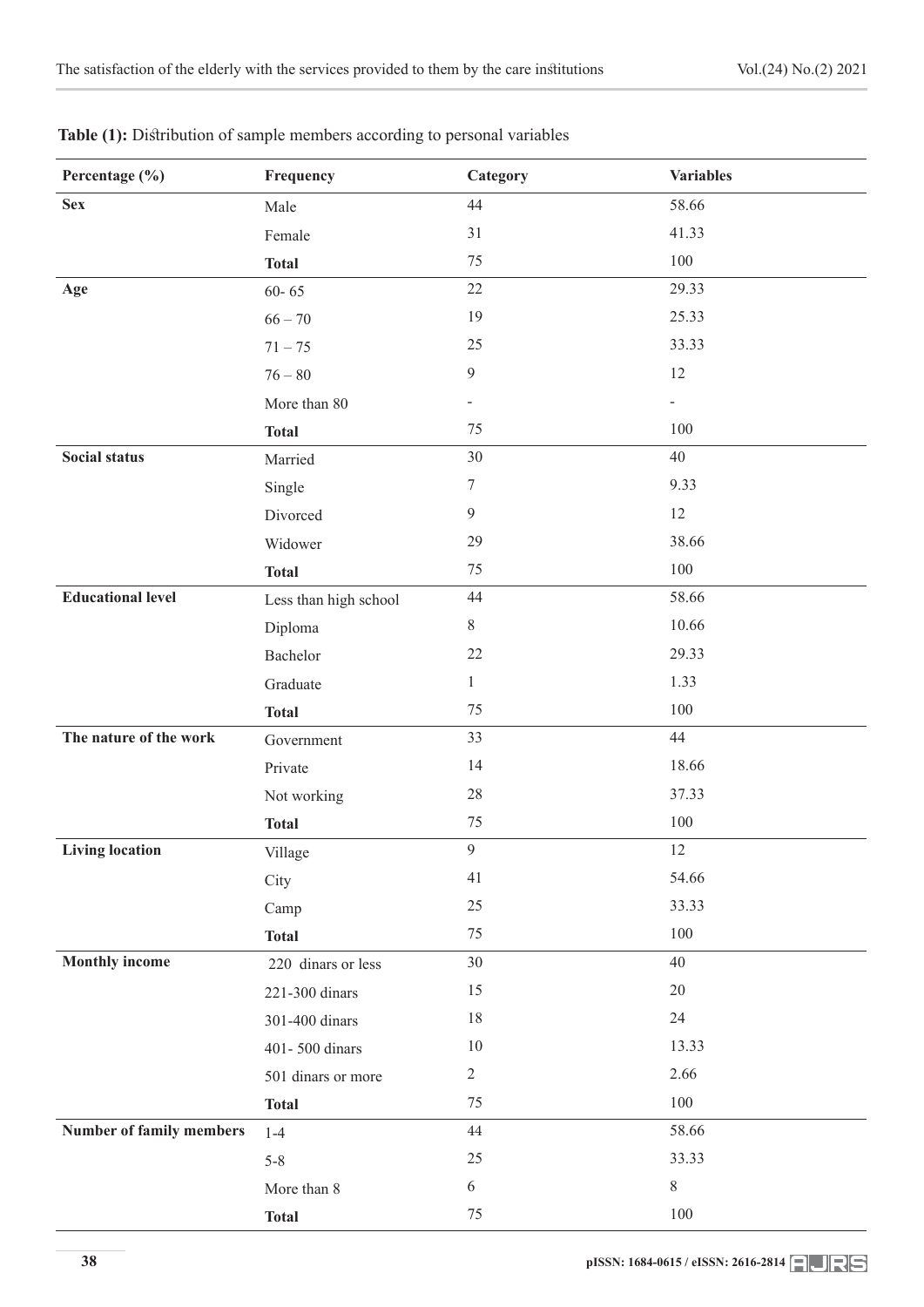(village) was (9) with a percentage of (12.0%)

- The table shows that the highest frequency of the monthly income variable was (30) for the category of (less than 200 JD) with a percentage of (40.0%), and the lowest frequency of the category (over 500) was (2) and with a percentage of  $(2.66\%)$ .
- The table shows that the highest frequency of the family variable was (44) for the group between (1- 4) with a percentage of (58.66%), and the lowest frequency of the (more than 8) category with a frequency of  $(6)$  and a percentage of  $(8.0\%)$ .

#### **Statistical processing:**

The Social Statistical Analysis Program "Statistical Packets" (SPSS) was used

to calculate the frequency and percentages of personal and functional variables of the study sample members, and to calculate the frequency and percentages of the study sample answers. In addition, the researcher uses Chisquare to show the differences of the respondent's answers to the study variable.

#### **Answering study questions:**

**Question 1:** How satisfied are the elderly about the social services provided to them in social care homes?

To answer this question, the frequencies, and percentages of all items of this area and values of  $(X^2)$  were calculated to detect differences in the study sample of (Yes/NO) responses, **table (2**) explains this.

It appears from **table (2)** that the highest frequency was for item (1) "I find it difficult to establish relationships with the resident of the nursing home", where the frequency of the (yes) response was  $53$  (70.66%), then item (4) "The care home provides us with modern means of communication with family and friends", where the frequency of the yes answer was (38), (50.66%). The (no) answer frequency was (187) by (49.86%), and  $X^2$  was (14%). Statistically speaking, (70%) is the average satisfaction about the social services provided to the elderly in social care homes.

**Question 2:** How satisfied are the elderly about the health services provided to them in social care homes?

 To answer this question, the frequency, and percentages of all items of this area and the values of  $(X^2)$  were calculated to detect differences in the study sample of (yes/ no), **table (3)** illustrates this:

The **table (3)** shows that the highest frequency was for item, (1) "there is a continuous follow-up to our health condition by the doctors in the care home", where the frequency of the (yes) answer was (59) by (78.66%), then item (3) "emergency cases were dealt with quickly by the staff", where the frequency of the (yes) answer was (55) by (73.33%). The same table shows that the total of (yes) answers was (234) and with a percentage of (62.4%), the (no) answer was (141) by (37.6%), and the total value of  $(X^2)$  was  $(24.8\%)$  and  $(0.00\%)$  statistical function in favor of the (yes) responses. This indicates high satisfaction about health services provided to the elderly in social care homes.

**Question 3:** How much is the psychological satisfaction of the elderly in social care homes? To answer this question, the frequencies and percentages of all items of this area and  $X<sup>2</sup>$  were calculated to detect differences in the study sample (yes, no) responses; table (3) explains this

**Table (4)** shows that the highest frequency was for item (1) "I feel that the care provided to the residents from foundation's staff is good " where the frequency of the yes response was (65) with a percentage of (86.66%), followed by item (4) "I would like to go home if my family invited me to do so", where the frequency of the yes response was (58) by (77.33%)

The table shows us that the total "yes" answers were (224) with a percentage of (74.66%) The no answer was (76) by (25.33%), and the  $(X^2)$  total value was (36.12%).  $(0.00\%)$  is the statistical function in favor of the (yes) answer. This indicates a high sense of psychological satisfaction for the elderly in social welfare institutions.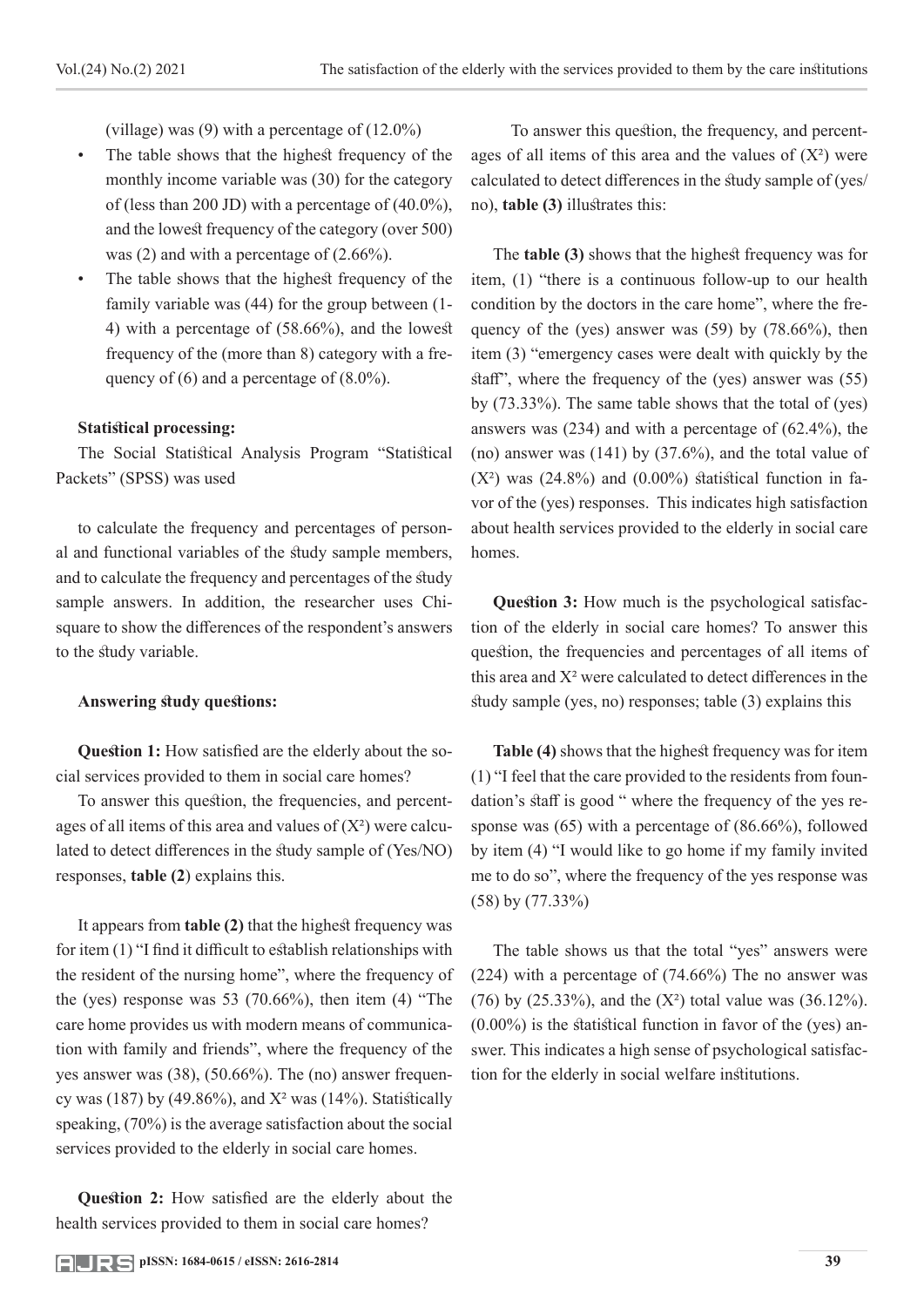| <b>Number</b>           | <b>Item</b>                                                                             | The<br>answer  | Frequency | Percentage | $X^2$ | <b>Statistical</b><br>significance |
|-------------------------|-----------------------------------------------------------------------------------------|----------------|-----------|------------|-------|------------------------------------|
|                         | I find it difficult to establish relationships with the                                 | Yes            | 53        | 70.66      | 7,98  | 0.00                               |
|                         | residents of the nursing home                                                           | No             | 22        | 29.33      |       |                                    |
| $\mathbf{2}$            | I find it hard to deal with the staff at the nursing                                    | <b>Yes</b>     | 29        | 38.66      | 3,96  | 0.02                               |
| home                    |                                                                                         | N <sub>0</sub> | 46        | 61.33      |       |                                    |
| 3                       | My family visits me and contacts me                                                     | Yes            | 36        | 48         | 0.08  | 0, 9                               |
|                         |                                                                                         | N <sub>o</sub> | 39        | 52         |       |                                    |
| $\overline{\mathbf{4}}$ | The care home provides us with modern means of<br>communication with family and friends | Yes            | 38        | 50.66      | 0.01  | 0.99                               |
|                         |                                                                                         | N <sub>0</sub> | 37        | 49.33      |       |                                    |
| 5                       | My visitors face some obstacles from the associa-                                       | Yes            | 32        | 42.66      | 1.97  | 0.18                               |
|                         | tion during my visit                                                                    | N <sub>0</sub> | 43        | 57.33      |       |                                    |

Table (2): Test results of (X<sup>2</sup>) to detect differences in study sample of (Yes / No) responses on all items and area as a whole: social services

**Table (3):** Test results of (X<sup>2</sup>) to detect differences of the study sample of (yes/no) responses on all items and field as a whole of all health services

| <b>Number</b>                      | Paragraph                                                     | The<br>answer  | Frequency | Percentage | $X^2$ | <b>Statistical</b><br>significance |
|------------------------------------|---------------------------------------------------------------|----------------|-----------|------------|-------|------------------------------------|
| 1                                  | There is constant follow-up to our health condition           | Yes            | 59        | 78.66      | 7.99  | 0.00                               |
| by the doctors in the nursing home |                                                               | No.            | 16        | 21.33      |       |                                    |
| 2                                  | There's a regularity in giving us the medicine on             | Yes            | 51        | 68         | 1.49  | 0.00                               |
|                                    | time by the staff                                             | No.            | 24        | 32         |       |                                    |
| 3                                  | Emergencies are dealt with quickly by employees               | <b>Yes</b>     | 55        | 73.33      | 7.00  | 0, 01                              |
|                                    |                                                               | No.            | 20        | 26.66      |       |                                    |
| 4                                  | The cleanliness of the house is satisfied by the<br>residents | Yes            | 44        | 58.66      | 1.30  | 0.23                               |
|                                    |                                                               | N <sub>0</sub> | 31        | 41.33      |       |                                    |
| 5                                  | Physical therapy is available to those who need it.           | Yes            | 25        | 33.33      | 6.50  | 0.00                               |
|                                    |                                                               | No             | 50        | 66.66      |       |                                    |

Table (4): Test results of (X<sup>2</sup>) to detect differences in study sample of (yes/no) responses on all items and the area as a whole Psychological status

| <b>Number</b>        | Paragraph                                          | The<br>answer | Frequency | Percentage | $X^2$ | <b>Statistical</b><br>significance |
|----------------------|----------------------------------------------------|---------------|-----------|------------|-------|------------------------------------|
|                      | I feel that the care provided to the guests by the | Yes           | 65        | 86.66      | 22.0  | 0.01                               |
|                      | staff of the institution is good                   | No            | 10        | 13.33      |       |                                    |
| $\mathbf{2}$<br>home | I feel comfortable during my stay at the nursing   | Yes           | 50        | 66.66      | 3.90  | 0.03                               |
|                      |                                                    | No            | 25        | 33.33      |       |                                    |
| 3                    | I'm worried about being away from my family        | Yes           | 51        | 68         | 5,10  | 0,03                               |
|                      |                                                    | No            | 24        | 32         |       |                                    |
| 4                    | I'd like to go home if my family invites me to     | Yes           | 58        | 77.33      | 5.12  | 0.02                               |
|                      |                                                    | No            | 17        | 22.66      |       |                                    |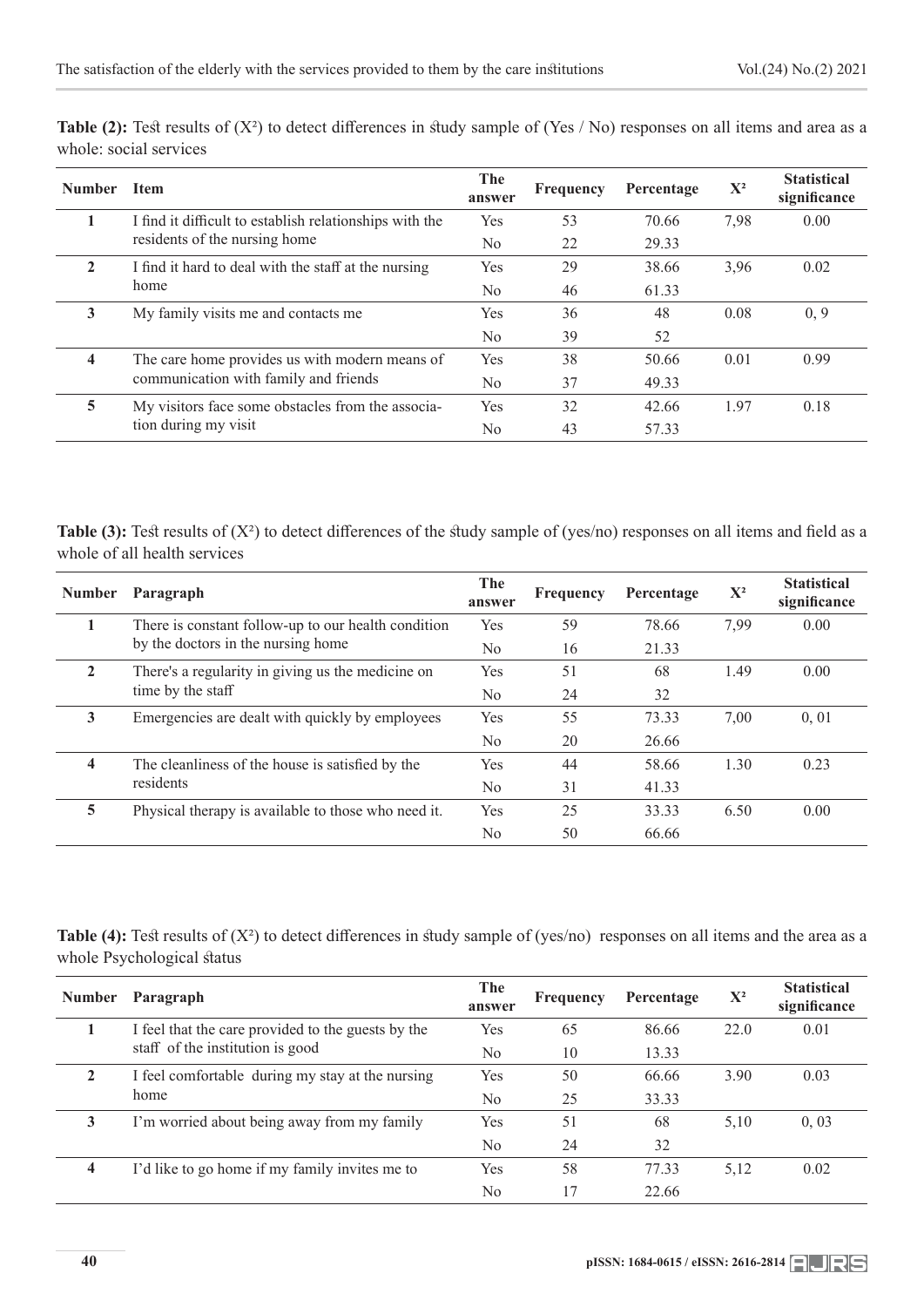**Question 4**: How satisfied are the elderly with the entertainment services provided to them in social care homes?

To answer this question, the frequencies and percentages of all items of this area and the values of  $(X^2)$  were calculated to detect differences in the study sample of (yes/ no) responses. **Table (5)** illustrates this.

**Table (5)** shows that the highest frequency was for item (1, 2) "We go with the nursing home on entertainment trips " and " the institution has entertainment that enables us to entertain for a while" where the frequency of both of them for the (yes) answer was (70) and by (93.33%), followed by item (4) "I am bored because of the many free time in the nursing home ", where the frequency of the yes answer was (50), (66.66%).

From the table we also see that the total yes responses were (230) with a percentage of (76.66%). The total responses of (no) responses was (70), (23.33%), and the total  $X^2$  responses was (51.5) and (0.00%) is the statistical function in favor of the (yes) responses. This indicates high satisfaction about the entertainment services provided to the elderly in social care homes.

## **Summary of results:**

The study showed the following results:

A state of moderate satisfaction about the social services provided to the elderly in social care homes. This result comes in the light of (Ibrahim, 2008) and (Awamleh, 2008) and it did not agree with the following studies (Salameh, 2007; Nawaisa, 2006 & Muhaftheh,1993).

- A state of high satisfaction about health services provided to the elderly in social care homes. This result comes in the light of the following studies: (Ibrahim, 2008; Awamleh, 2008; Al-Duwish, 2006). It did not agree with the following studies: (Nawaisa, 2006 & Muhaftheh,1993).

-A high sense of psychological satisfaction for the elderly in social care homes. This result comes in the light of the following studies: (Ibrahim, 2008 &Awamleh, 2008). It did not agree with the following studies: (Al-Duwish, 2006& Akroush, 2000).

-A state of high satisfaction about entertainment services provided for the elderly in social care homes. This result comes in the light of (Ibrahim, 2008) &Awamleh, 2008) and it did not agree with the following studies: (Nawaisa, 2006 & Gandari, 2006).

#### **Conclusion and recommendations:**

Altogether, the presented findings and observation during the interviews showed that there are some matters that the elderly may not want to reveal and prefer to keep it. As when someone moans, or releases deep groan, the interpretations are left to the researcher. We are fully aware that the body language is honest and does not fool the good observer. When the elderly says that he is comfortable inside the social care home and follows it with moans from the bottom of his heart, then responds eagerly that he is

**Table (5):** Test results of (X<sup>2</sup>) to detect differences in study sample of (yes/no) responses on all items and the area as a whole Entertainment services.

| <b>Number</b>           | Paragraph                                                                                      | The<br>answer | Frequency | Percentage | $X^2$ | <b>Statistical</b><br>significance |
|-------------------------|------------------------------------------------------------------------------------------------|---------------|-----------|------------|-------|------------------------------------|
|                         | We go with the nursing home on entertainment                                                   | Yes           | 70        | 93.33      | 17.9  | 0.01                               |
| trips                   |                                                                                                | No            |           | 6.66       |       |                                    |
| $\mathbf{2}$            | The institution has entertainment facilities that                                              | Yes           | 70        | 93.33      | 17.9  | 0.01                               |
|                         | enables us to entertain for a while                                                            | No            |           | 6.66       |       |                                    |
| 3                       | There is a library in the nursing home that caters to<br>the needs of the institution's guests | Yes           | 40        | 53.33      | 8.11  | 0.55                               |
|                         |                                                                                                | No            | 35        | 46.66      |       |                                    |
| $\overline{\mathbf{4}}$ | I'm bored because I have lots of free time in the<br>nursing home                              | Yes           | 50        | 66.66      | 3.90  | 0.03                               |
|                         |                                                                                                | No            | 25        | 33.33      |       |                                    |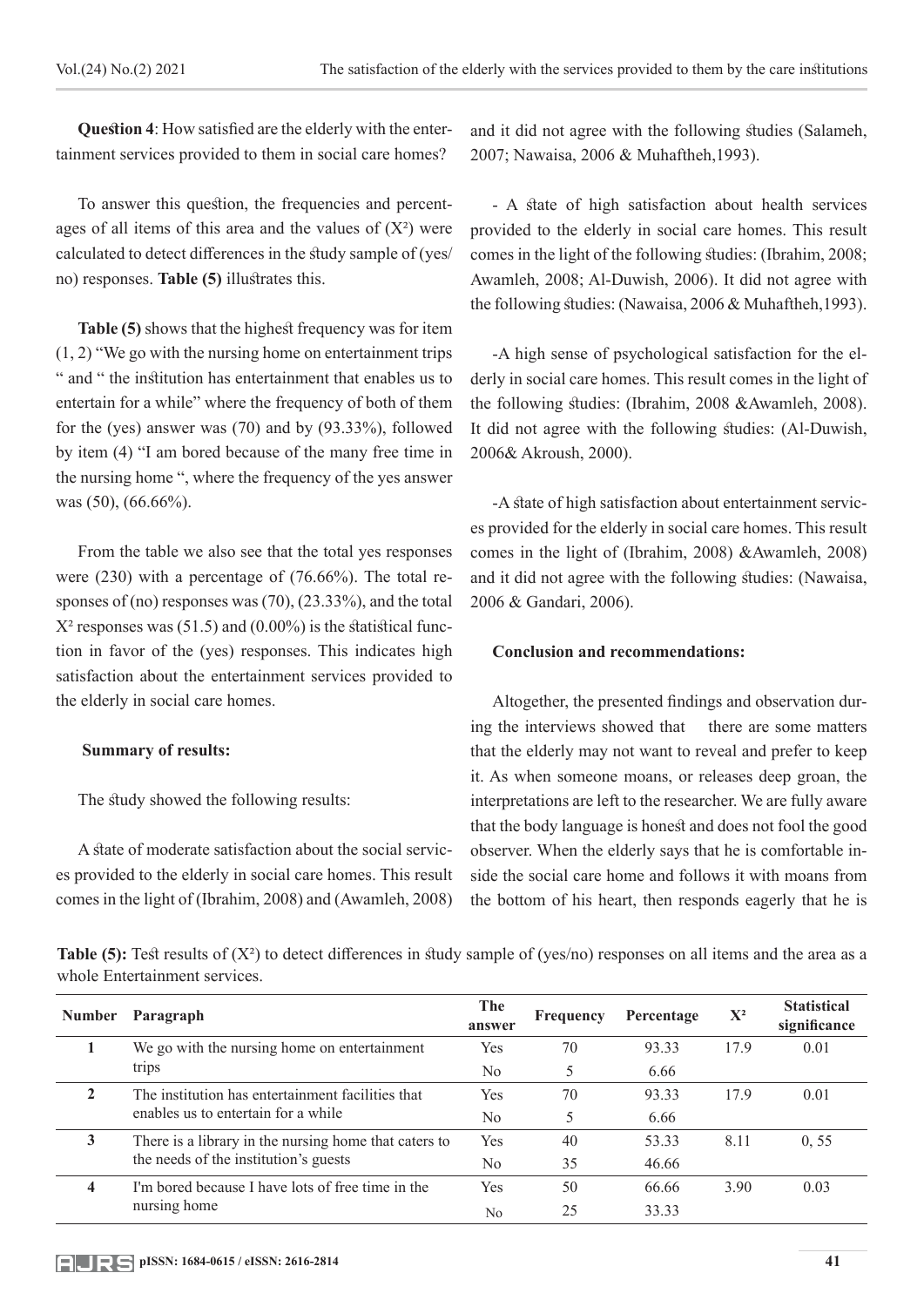ready to return to family if they invite him. Such a matter makes us review the elderly's life stages, who valued the place where he grew, develop in it when he was young, and left it unwillingly elder.

We must realize that one day we will go through this age, and that the elderly had provided great services during his youth. The time has come to respect and appreciate him in recognition of the efforts he gave to his family and society in his youth; and based on the teachings of our religion, which obliges us to admire and respect the elderly, as we, the individuals, and everything we have belongs to our parents. Therefore, it is necessary to abide the teachings of our religion and not to let go the elderly in our families as they represent the wisdom and the value of the house.

Considering what mentioned above, the researcher recommends:

- 1. The need to improve and develop social, health and entertainment services provided to the elderly in social institutions.
- 2. Creating social awareness programs to promote solidarity among all family members.
- 3. Rehabilitation of the staff working in social care homes for the elderly and provide them with workshops and trainee courses to improve relationships network between workers and the elderly within institutions, which will be reflected positively on the psychological aspect of the elderly.
- 4. encouraging the relatives of elderly who are in the White Beds Society to invite them to stay a day per month at their homes.

#### **Declaration of conflicting interest**

The authors declare no potential conflicts of interest with respect to the research, authorship and/or publication of this article.

#### **Financial support**

This research did not receive financial support.

#### **References**

The Holy Quran. Surat al-Esra, Ayah. 23.

- Abdul Ghaffar, A. (2003). Eldercare, I1, Al-Fajr Studies and Research House, Cairo, Egypt.
- Akroush, Lubna. (2005). Jordanian Society's View of the Elderly, Journal of Humanities, Issue 11, Bahrain.
- Akroush, L. (2000). The problems of the elderly in Jordanian society sociological approach, unpublished doctoral message, Institute of Social Sciences - Lebanese University, Lebanon – Beirut.
- Akroush, L. (1992). Problems of the Elderly in Jordanian Society, Unpublished Master's Thesis, University of Jordan, Amman, Jordan.
- Al-Duwish, B. (2006). Social Planning to Meet the Needs of the Elderly, Unpublished Master's Thesis, University of Jordan, Amman, Jordan.
- Al-Obaidi, I. (2003). Social Gerontology, I1, Zahra Publishing and Distribution House, Riyadh, Saudi Arabia.
- Assaad, Y. (2000). Geriatric Care, Dar Ghraib, Cairo, Egypt
- Awamleh, H. (2008). The Attitude of Students of the University of Jordan towards the Care of the Elderly residents in nursing homes in Jordan, an unpublished master's thesis, The University of Jordan, Amman, Jordan.
- Bell, B. (1975) The Limitation of Crisis Theory as an Explanatory Mechanism in Social Gerontology. In'I.J. Aging and Human Development. 6 ( 153 - 168).
- Lichter, D.& Costanzo. J. (1987). "How Do Demographic Changes Affect Labor Force Participation of Women?" Monthly Labor Review, no.110.
- Barnett, E. Pittman, C., Ragan C.and Salus, M. (1980). Family Violence: Intervention Strategies, Pub. No. OHDS 80 (Washington, DC: Department of Health and Human Services, Government Printing Office.
- Fahmy, M. (1984). Social Care of the Elderly, I2, Modern University Office, Cairo, Egypt.
- Gandari, S. (2006). Sources of Psychological Pressure and Compatibility Strategies among Senior Israeli Arabs, Unpublished Master's Thesis, University of Jordan, Amman, Jordan.
- Grandall.R.(1980). Gerontology. A Behavioral Science Approach. Addison Wesley Publishing Compa-